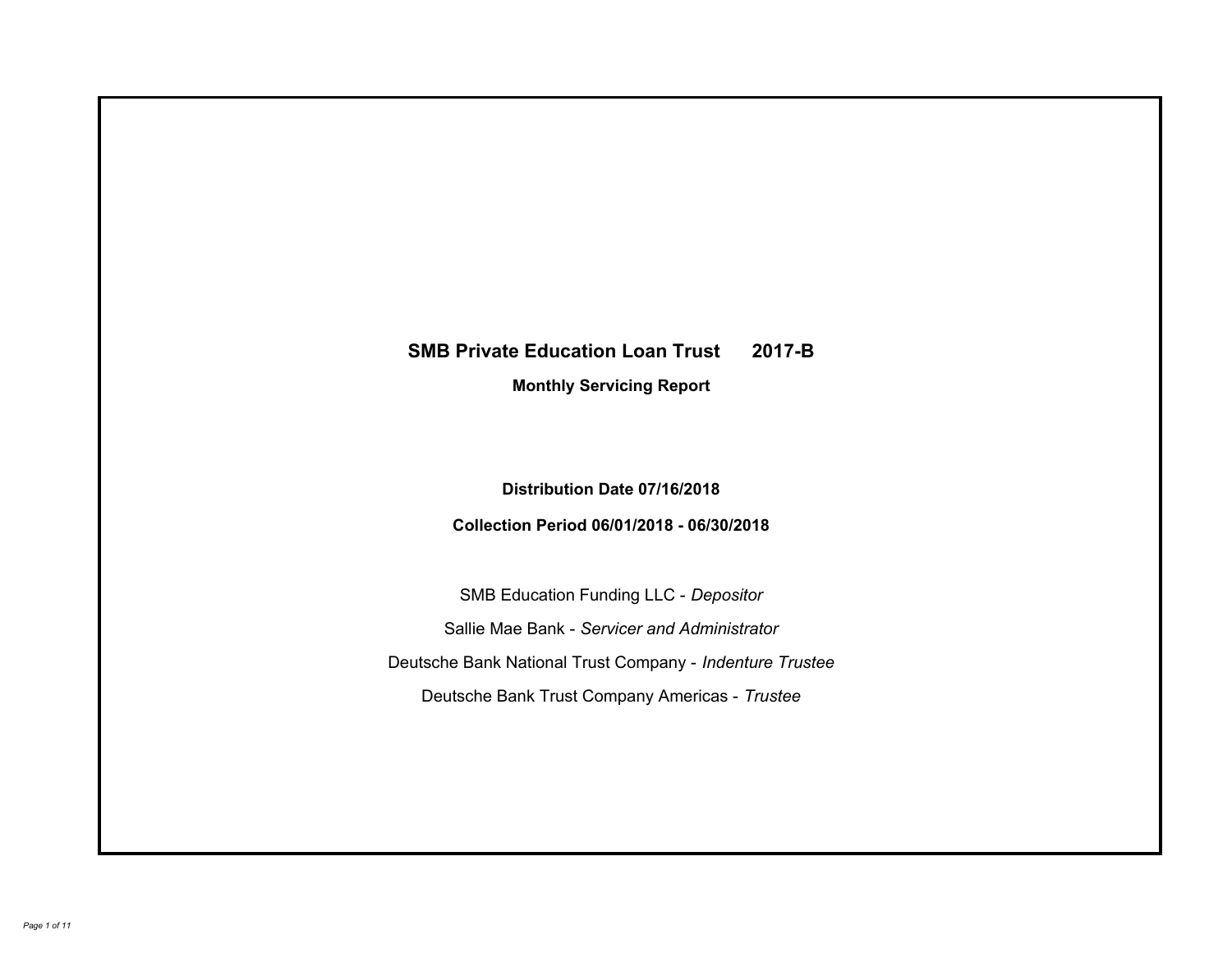| Α           | <b>Student Loan Portfolio Characteristics</b>   |                                              | <b>Settlement Date</b><br>11/08/2017 | 05/31/2018            | 06/30/2018            |
|-------------|-------------------------------------------------|----------------------------------------------|--------------------------------------|-----------------------|-----------------------|
|             | <b>Principal Balance</b>                        |                                              | \$701,477,893.40                     | \$659,741,192.72      | \$654,557,279.75      |
|             | Interest to be Capitalized Balance              |                                              | 46,726,543.99                        | 45,708,053.68         | 44,757,898.02         |
|             | Pool Balance                                    |                                              | \$748,204,437.39                     | \$705,449,246.40      | \$699,315,177.77      |
|             | Weighted Average Coupon (WAC)                   |                                              |                                      |                       |                       |
|             |                                                 | WAC1 (Contractual Interest Rate on the Loan) | 8.97%                                | 9.52%                 | 9.61%                 |
|             | WAC2 (Average of Applicable Interest Rate)      |                                              | 8.94%                                | 9.48%                 | 9.56%                 |
|             | WAC3 (Average of Actual Interest Rate)          |                                              | 8.86%                                | 9.39%                 | 9.48%                 |
|             | Weighted Average Remaining Term                 |                                              | 135.09                               | 131.91                | 131.50                |
|             | Number of Loans                                 |                                              | 66,252                               | 62,447                | 61,973                |
|             | Number of Borrowers<br>Pool Factor              |                                              | 63,554                               | 59,934<br>0.942856272 | 59,486<br>0.934657886 |
|             | Since Issued Total Constant Prepayment Rate (1) |                                              |                                      | 9.21%                 | 9.17%                 |
|             |                                                 |                                              |                                      |                       |                       |
| B           | <b>Debt Securities</b>                          | Cusip/Isin                                   | 06/15/2018                           |                       | 07/16/2018            |
|             | A1                                              | 83189DAA8                                    | \$147,817,229.98                     |                       | \$138,847,740.26      |
|             | A <sub>2</sub> A                                | 83189DAB6                                    | \$268,000,000.00                     |                       | \$268,000,000.00      |
|             | A2B                                             | 83189DAC4                                    | \$132,000,000.00                     |                       | \$132,000,000.00      |
|             | В                                               | 83189DAD2                                    | \$50,000,000.00                      |                       | \$50,000,000.00       |
|             |                                                 |                                              |                                      |                       |                       |
| $\mathsf C$ | <b>Certificates</b>                             | <b>Cusip/Isin</b>                            | 06/15/2018                           |                       | 07/16/2018            |
|             | Residual                                        | 83189D100                                    | \$100,000.00                         |                       | \$100,000.00          |
|             |                                                 |                                              |                                      |                       |                       |
| D           | <b>Account Balances</b>                         |                                              | 06/15/2018                           |                       | 07/16/2018            |
|             | Reserve Account Balance                         |                                              | \$1,891,480.00                       |                       | \$1,891,480.00        |
|             |                                                 |                                              |                                      |                       |                       |
| E           | <b>Asset / Liability</b>                        |                                              | 06/15/2018                           |                       | 07/16/2018            |
|             | Overcollateralization Percentage                |                                              | 15.26%                               |                       | 15.80%                |
|             | Specified Overcollateralization Amount          |                                              | \$211,634,773.92                     |                       | \$209,794,553.33      |
|             | Actual Overcollateralization Amount             |                                              | \$107,632,016.42                     |                       | \$110,467,437.51      |

(1) For additional information, see 'Since Issued CPR Methodology' found on page 11 of this report.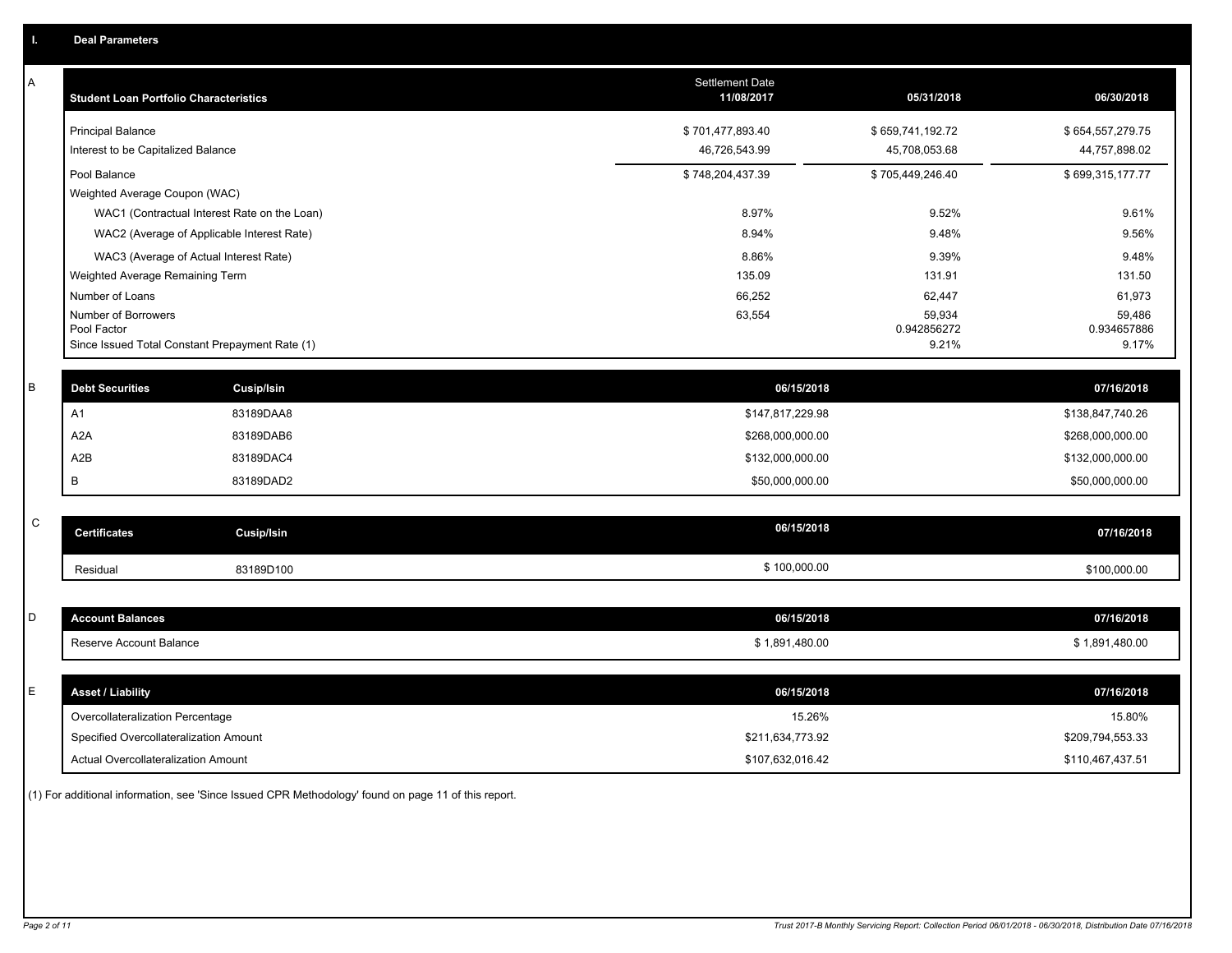### **II. 2017-B Trust Activity 06/01/2018 through 06/30/2018**

| Α | <b>Student Loan Principal Receipts</b>                           |                 |  |
|---|------------------------------------------------------------------|-----------------|--|
|   | <b>Borrower Principal</b>                                        | 7,729,307.09    |  |
|   | <b>Consolidation Activity Principal</b>                          | 0.00            |  |
|   | Seller Principal Reimbursement                                   | 0.00            |  |
|   | Servicer Principal Reimbursement                                 | 0.00            |  |
|   | Delinquent Principal Purchases by Servicer                       | 0.00            |  |
|   | <b>Other Principal Deposits</b>                                  | 17,683.99       |  |
|   | <b>Total Principal Receipts</b>                                  | \$7,746,991.08  |  |
| В | <b>Student Loan Interest Receipts</b>                            |                 |  |
|   | <b>Borrower Interest</b>                                         | 3,005,521.50    |  |
|   | <b>Consolidation Activity Interest</b>                           | 0.00            |  |
|   | Seller Interest Reimbursement                                    | 0.00            |  |
|   | Servicer Interest Reimbursement                                  | 0.00            |  |
|   | Delinquent Interest Purchases by Servicer                        | 0.00            |  |
|   | Other Interest Deposits                                          | 15.06           |  |
|   | <b>Total Interest Receipts</b>                                   | \$3,005,536.56  |  |
| C | <b>Recoveries on Realized Losses</b>                             | \$42,812.00     |  |
| D | <b>Investment Income</b>                                         | \$17,157.61     |  |
| Е | <b>Funds Borrowed from Next Collection Period</b>                | \$0.00          |  |
| F | <b>Funds Repaid from Prior Collection Period</b>                 | \$0.00          |  |
| G | Loan Sale or Purchase Proceeds                                   | \$0.00          |  |
| H | Initial Deposits to Distribution Account                         | \$0.00          |  |
|   | <b>Excess Transferred from Other Accounts</b>                    | \$0.00          |  |
| J | <b>Borrower Benefit Reimbursements</b>                           | \$0.00          |  |
| Κ | <b>Other Deposits</b>                                            | \$0.00          |  |
| L | <b>Other Fees Collected</b>                                      | \$0.00          |  |
| М | <b>AVAILABLE FUNDS</b>                                           | \$10,812,497.25 |  |
| N | Non-Cash Principal Activity During Collection Period             | \$2,563,078.11  |  |
| O | Aggregate Purchased Amounts by the Depositor, Servicer or Seller | \$17,699.05     |  |
| P | Aggregate Loan Substitutions                                     | \$0.00          |  |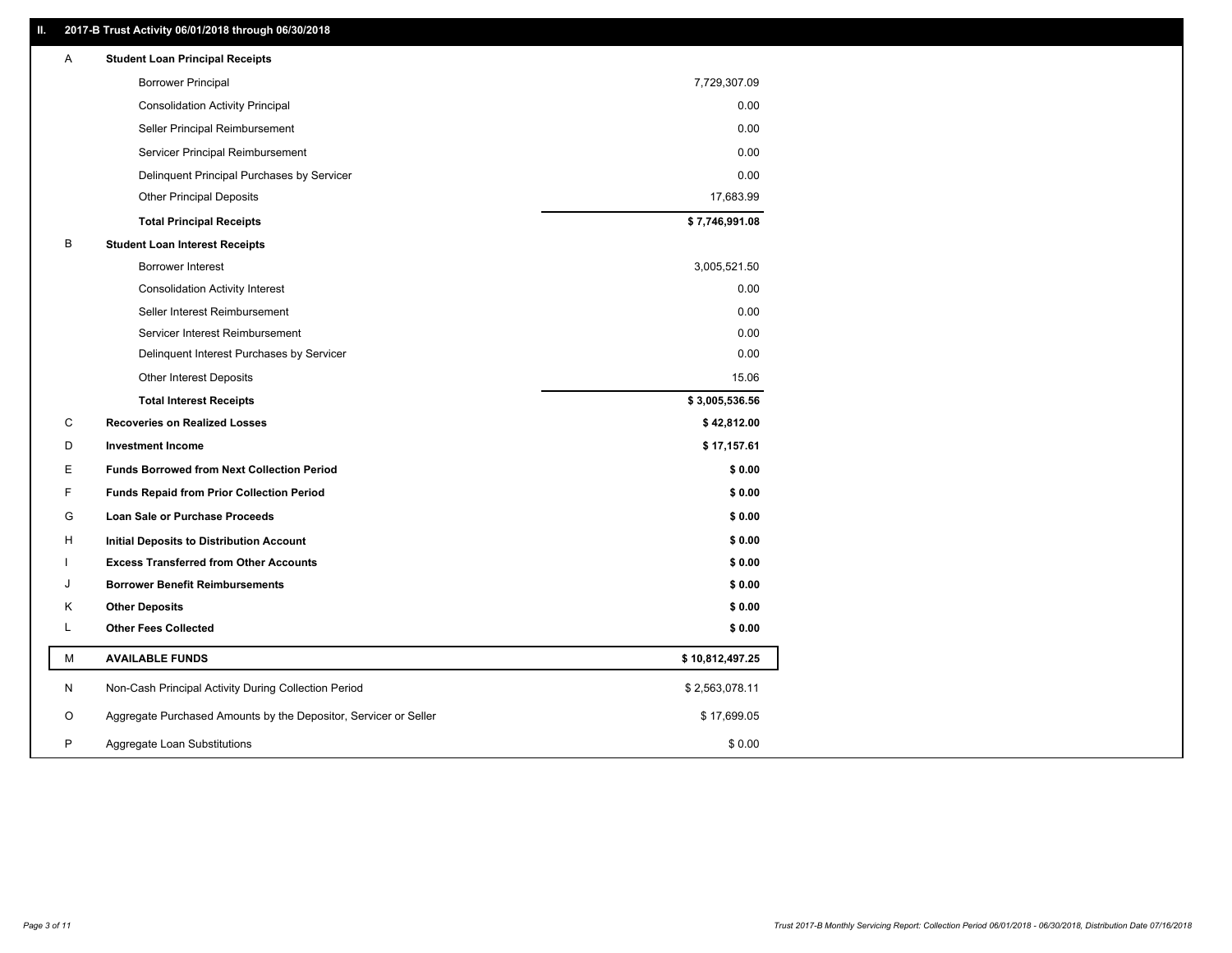|                   |                       |                          |         |                                                           | <b>Loans by Repayment Status</b> |                            |                          |         |                                                           |                |                            |
|-------------------|-----------------------|--------------------------|---------|-----------------------------------------------------------|----------------------------------|----------------------------|--------------------------|---------|-----------------------------------------------------------|----------------|----------------------------|
|                   |                       |                          |         | 06/30/2018                                                |                                  |                            |                          |         | 05/31/2018                                                |                |                            |
|                   |                       | <b>Wtd Avg</b><br>Coupon | # Loans | Principal and<br><b>Interest Accrued</b><br>to Capitalize | % of Principal                   | % of Loans in<br>Repay (1) | <b>Wtd Avg</b><br>Coupon | # Loans | Principal and<br><b>Interest Accrued</b><br>to Capitalize | % of Principal | % of Loans in<br>Repay (1) |
| INTERIM:          | IN SCHOOL             | 10.32%                   | 9,616   | \$116,716,360.49                                          | 16.690%                          | $-$ %                      | 10.19%                   | 11,172  | \$135,669,715.77                                          | 19.232%        | $-$ %                      |
|                   | GRACE                 | 10.05%                   | 4,738   | \$57,483,335.20                                           | 8.220%                           | $-$ %                      | 9.96%                    | 4,182   | \$47,738,144.56                                           | 6.767%         | $-$ %                      |
|                   | <b>DEFERMENT</b>      | 10.27%                   | 2,040   | \$22,348,395.69                                           | 3.196%                           | $-$ %                      | 10.20%                   | 2,083   | \$23,245,847.22                                           | 3.295%         | $-$ %                      |
| <b>REPAYMENT:</b> | <b>CURRENT</b>        | 9.15%                    | 43,368  | \$473,591,359.16                                          | 67.722%                          | 94.197%                    | 9.05%                    | 42,889  | \$470,827,541.23                                          | 66.742%        | 94.393%                    |
|                   | 31-60 DAYS DELINQUENT | 10.37%                   | 439     | \$5,540,641.20                                            | 0.792%                           | 1.102%                     | 10.35%                   | 493     | \$5,820,514.95                                            | 0.825%         | 1.167%                     |
|                   | 61-90 DAYS DELINQUENT | 10.70%                   | 215     | \$2,593,404.26                                            | 0.371%                           | 0.516%                     | 10.73%                   | 201     | \$2,326,207.35                                            | 0.330%         | 0.466%                     |
|                   | > 90 DAYS DELINQUENT  | 10.76%                   | 89      | \$925,656.90                                              | 0.132%                           | 0.184%                     | 10.73%                   | 91      | \$1,043,863.60                                            | 0.148%         | 0.209%                     |
|                   | FORBEARANCE           | 9.48%                    | 1,468   | \$20,116,024.87                                           | 2.877%                           | 4.001%                     | 9.32%                    | 1,336   | \$18,777,411.72                                           | 2.662%         | 3.765%                     |
| <b>TOTAL</b>      |                       |                          | 61,973  | \$699,315,177.77                                          | 100.00%                          | 100.00%                    |                          | 62,447  | \$705,449,246.40                                          | 100.00%        | 100.00%                    |

Percentages may not total 100% due to rounding \*

1 Loans classified in "Repayment" include any loan for which interim interest only, \$25 fixed payments or full principal and interest payments are due.

|                         |                                                                                                                            |                          |         |                                                           | <b>Loans by Borrower Status</b> |                                |                          |         |                                                           |                |                                |
|-------------------------|----------------------------------------------------------------------------------------------------------------------------|--------------------------|---------|-----------------------------------------------------------|---------------------------------|--------------------------------|--------------------------|---------|-----------------------------------------------------------|----------------|--------------------------------|
|                         |                                                                                                                            |                          |         | 06/30/2018                                                |                                 |                                |                          |         | 05/31/2018                                                |                |                                |
|                         |                                                                                                                            | <b>Wtd Avg</b><br>Coupon | # Loans | Principal and<br><b>Interest Accrued</b><br>to Capitalize | % of Principal                  | % of Loans in<br>P&I Repay (2) | <b>Wtd Avg</b><br>Coupon | # Loans | Principal and<br><b>Interest Accrued</b><br>to Capitalize | % of Principal | % of Loans in<br>P&I Repay (2) |
| INTERIM:                | IN SCHOOL                                                                                                                  | 9.79%                    | 19,225  | \$239,958,099.38                                          | 34.313%                         | $-$ %                          | 9.64%                    | 22,394  | \$281,370,942.40                                          | 39.885%        | $-$ %                          |
|                         | GRACE                                                                                                                      | 9.51%                    | 9,171   | \$116,590,430.46                                          | 16.672%                         | $-$ %                          | 9.47%                    | 7,877   | \$94,314,494.41                                           | 13.369%        | $-$ %                          |
|                         | <b>DEFERMENT</b>                                                                                                           | 9.82%                    | 3,640   | \$40,113,536.13                                           | 5.736%                          | $-$ %                          | 9.77%                    | 3,706   | \$41,341,588.79                                           | 5.860%         | $-$ %                          |
| P&I REPAYMENT:          | <b>CURRENT</b>                                                                                                             | 9.11%                    | 27,785  | \$274,247,065.37                                          | 39.217%                         | 90.614%                        | 9.02%                    | 26,430  | \$261,550,263.68                                          | 37.076%        | 90.683%                        |
|                         | 31-60 DAYS DELINQUENT                                                                                                      | 10.32%                   | 401     | \$5,030,050.80                                            | 0.719%                          | 1.662%                         | 10.30%                   | 433     | \$4,979,128.75                                            | 0.706%         | 1.726%                         |
|                         | 61-90 DAYS DELINQUENT                                                                                                      | 10.71%                   | 199     | \$2,412,019.33                                            | 0.345%                          | 0.797%                         | 10.78%                   | 185     | \$2,112,934.81                                            | 0.300%         | 0.733%                         |
|                         | > 90 DAYS DELINQUENT                                                                                                       | 10.80%                   | 82      | \$838,566.71                                              | 0.120%                          | 0.277%                         | 10.79%                   | 86      | \$1,002,481.84                                            | 0.142%         | 0.348%                         |
|                         | <b>FORBEARANCE</b>                                                                                                         | 9.48%                    | 1,470   | \$20,125,409.59                                           | 2.878%                          | 6.650%                         | 9.32%                    | 1,336   | \$18,777,411.72                                           | 2.662%         | 6.510%                         |
| <b>TOTAL</b><br>$\star$ | Percentages may not total 100% due to rounding                                                                             |                          | 61,973  | \$699,315,177.77                                          | 100.00%                         | 100.00%                        |                          | 62,447  | \$705,449,246.40                                          | 100.00%        | 100.00%                        |
| 2                       | Loans classified in "P&I Repayment" includes only those loans for which scheduled principal and interest payments are due. |                          |         |                                                           |                                 |                                |                          |         |                                                           |                |                                |

WAC reflects WAC3 To conform with company standard reporting these sections now include Princial and Interest Accrued to Capitalize.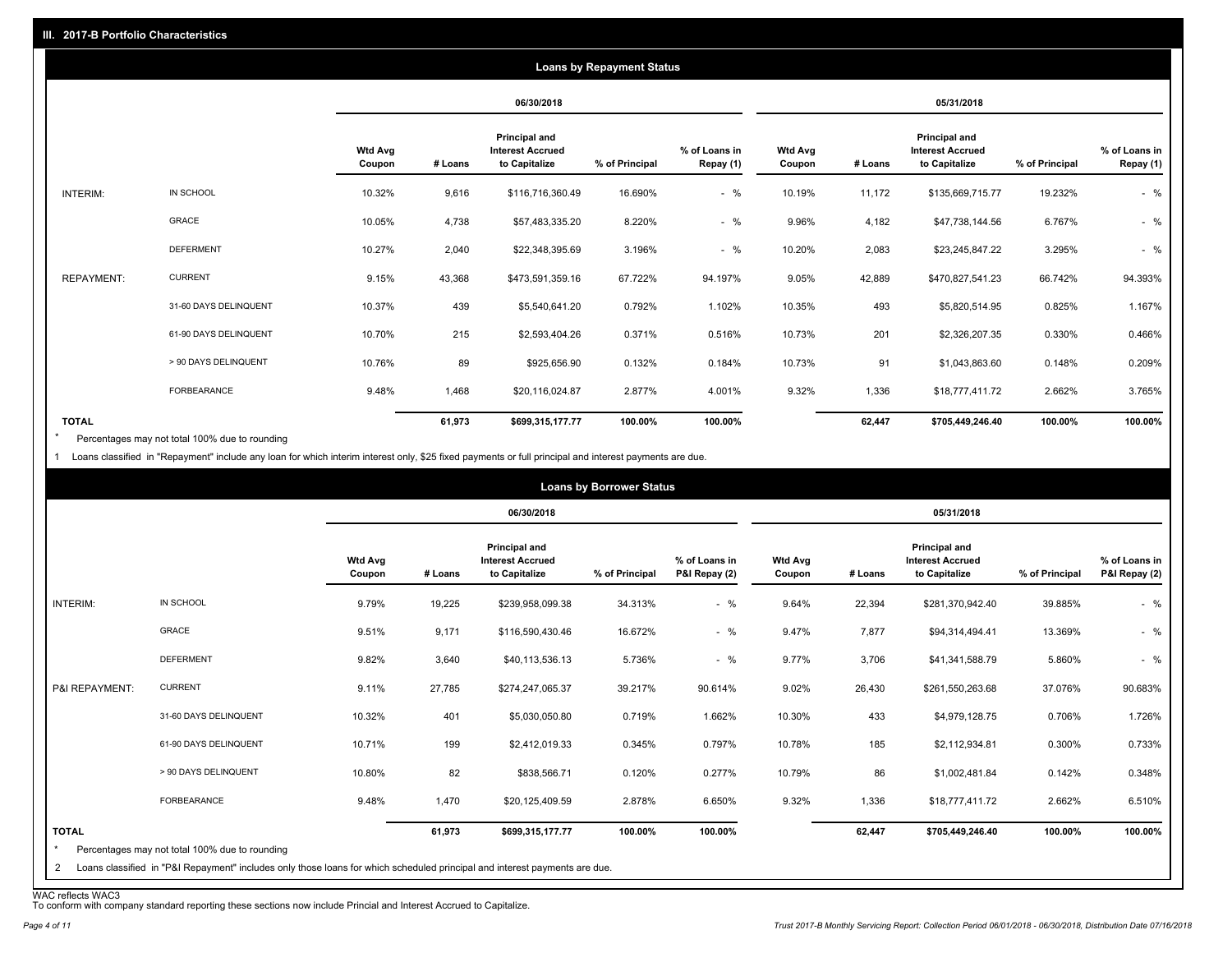|                                                                                                  | 6/30/2018        | 5/31/2018        |  |
|--------------------------------------------------------------------------------------------------|------------------|------------------|--|
| Pool Balance                                                                                     | \$699,315,177.77 | \$705,449,246.40 |  |
| Total # Loans                                                                                    | 61,973           | 62,447           |  |
| Total # Borrowers                                                                                | 59,486           | 59,934           |  |
| Weighted Average Coupon                                                                          | 9.56%            | 9.48%            |  |
| Weighted Average Remaining Term                                                                  | 131.50           | 131.91           |  |
| Percent of Pool - Cosigned                                                                       | 92.1%            | 92.0%            |  |
| Percent of Pool - Non Cosigned                                                                   | 7.9%             | 8.0%             |  |
| Borrower Interest Accrued for Period                                                             | \$5,035,353.77   | \$5,251,750.48   |  |
| <b>Outstanding Borrower Interest Accrued</b>                                                     | \$47,824,677.10  | \$48,787,876.75  |  |
| Gross Principal Realized Loss - Periodic *                                                       | \$382,989.53     | \$359,582.18     |  |
| Gross Principal Realized Loss - Cumulative *                                                     | \$2,547,790.50   | \$2,164,800.97   |  |
| Recoveries on Realized Losses - Periodic                                                         | \$42,812.00      | \$50,466.54      |  |
| Recoveries on Realized Losses - Cumulative                                                       | \$197,104.38     | \$154,292.38     |  |
| Net Losses - Periodic                                                                            | \$340,177.53     | \$309,115.64     |  |
| Net Losses - Cumulative                                                                          | \$2,350,686.12   | \$2,010,508.59   |  |
| Non-Cash Principal Activity - Capitalized Interest                                               | \$2,945,827.29   | \$833,046.27     |  |
| Since Issued Total Constant Prepayment Rate (CPR) (1)                                            | 9.17%            | 9.21%            |  |
| <b>Loan Substitutions</b>                                                                        | \$0.00           | \$0.00           |  |
| <b>Cumulative Loan Substitutions</b>                                                             | \$0.00           | \$0.00           |  |
| <b>Unpaid Servicing Fees</b>                                                                     | \$0.00           | \$0.00           |  |
| <b>Unpaid Administration Fees</b>                                                                | \$0.00           | \$0.00           |  |
| <b>Unpaid Carryover Servicing Fees</b>                                                           | \$0.00           | \$0.00           |  |
| Note Interest Shortfall                                                                          | \$0.00           | \$0.00           |  |
| Loans in Modification                                                                            | \$9,826,575.74   | \$8,404,836.53   |  |
| % of Loans in Modification as a % of Loans in Repayment (P&I)                                    | 3.48%            | 3.12%            |  |
|                                                                                                  |                  |                  |  |
| % Annualized Gross Principal Realized Loss - Periodic as a %<br>of Loans in Repayment (P&I) * 12 | 1.63%            | 1.60%            |  |
| % Gross Principal Realized Loss - Cumulative as a % of<br>Original Pool Balance                  | 0.34%            | 0.29%            |  |

\* In accordance with the Servicer's current policies and procedures, after September 1, 2017 loans subject to bankruptcy claims generally will not be reported as a charged-off unless and until they are delinquent for 120 d

(1) For additional information, see 'Since Issued CPR Methodology' found on page 11 of this report.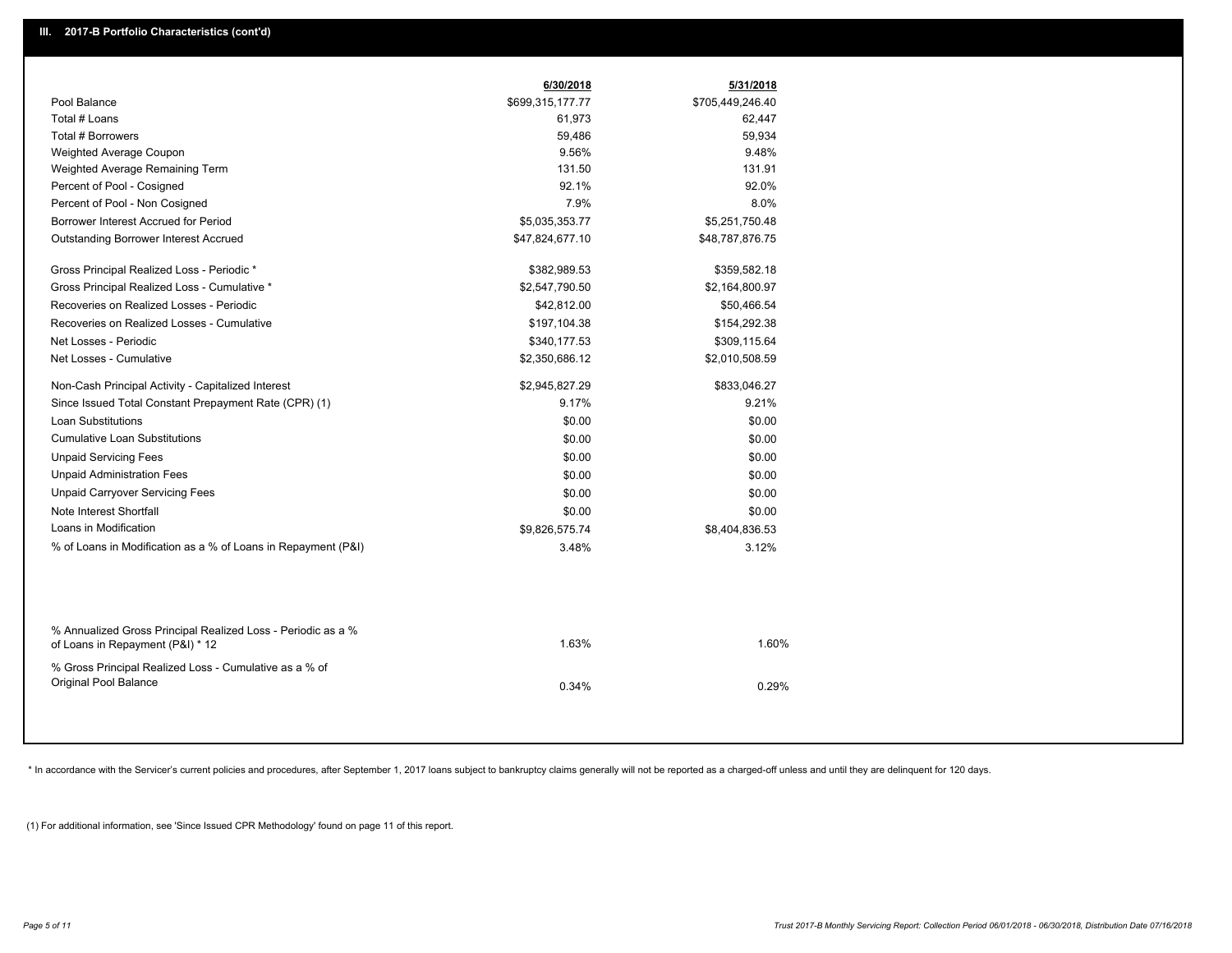#### **Loan Program**  A

|                                    | Weighted<br><b>Average Coupon</b> | # LOANS     | <b>\$ AMOUNT</b> | $%$ *     |
|------------------------------------|-----------------------------------|-------------|------------------|-----------|
| - Smart Option Interest-Only Loans | 8.37%                             | 14,878      | \$140,632,844.68 | 20.110%   |
| - Smart Option Fixed Pay Loans     | 9.51%                             | 15.499      | \$213,797,808.02 | 30.572%   |
| - Smart Option Deferred Loans      | 9.91%                             | 31.596      | \$344,884,525.07 | 49.317%   |
| - Other Loan Programs              | $0.00\%$                          | $\mathbf 0$ | \$0.00           | $0.000\%$ |
| Total                              | 9.48%                             | 61,973      | \$699,315,177.77 | 100.000%  |

\* Percentages may not total 100% due to rounding

B

C

**Index Type**

|                       | Weighted<br><b>Average Coupon</b> | # LOANS | <b>\$ AMOUNT</b> | % *       |
|-----------------------|-----------------------------------|---------|------------------|-----------|
| - Fixed Rate Loans    | 9.19%                             | 12,162  | \$147,426,448.16 | 21.082%   |
| - LIBOR Indexed Loans | 9.56%                             | 49,811  | \$551,888,729.61 | 78.918%   |
| - Other Index Rates   | $0.00\%$                          |         | \$0.00           | $0.000\%$ |
| Total                 | 9.48%                             | 61,973  | \$699,315,177.77 | 100.000%  |

\* Percentages may not total 100% due to rounding

### **Weighted Average Recent FICO**

| # LOANS |        | <b>\$ AMOUNT</b> |                  | $\frac{9}{6}$ *  |
|---------|--------|------------------|------------------|------------------|
|         | 3,348  |                  | \$33,166,189.59  | 4.743%           |
|         | 3,705  |                  | \$38,786,696.00  | 5.546%           |
|         | 7,305  |                  | \$80,002,977.85  | 11.440%          |
|         | 14,518 |                  | \$165,627,741.99 | 23.684%          |
|         | 33,085 |                  | \$381,557,853.58 | 54.562%          |
|         | 12     |                  | \$173,718.76     | 0.025%           |
|         | 61,973 |                  |                  | 100.000%         |
|         |        |                  |                  | \$699,315,177.77 |

WAC reflects WAC3

To conform with company standard reporting these sections now include Princial and Interest Accrued to Capitalize.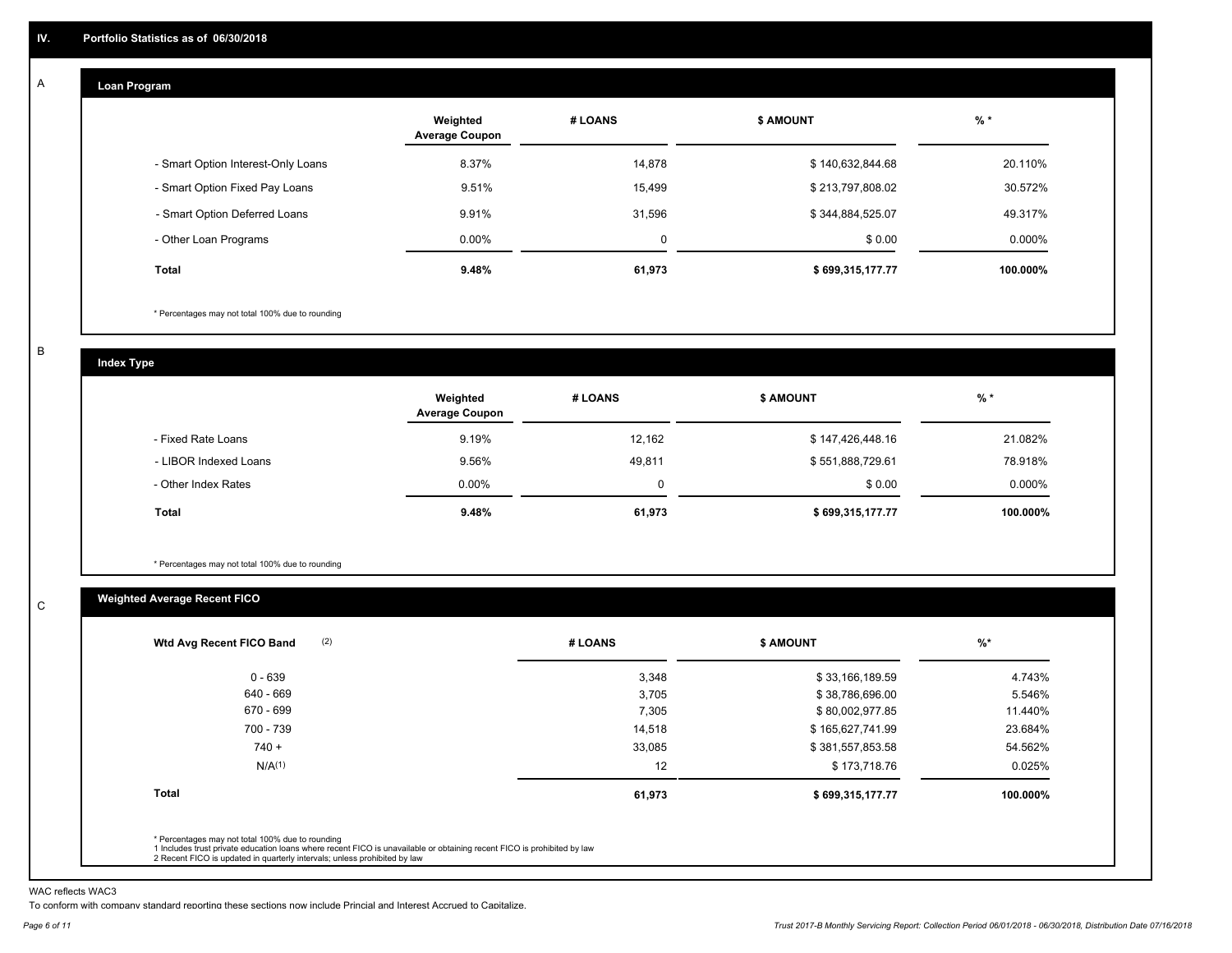| ۷. | 2017-B Reserve Account, Principal Distribution, and R-2 Certificate Calculations     |                                                                                                                                                                                                    |  |
|----|--------------------------------------------------------------------------------------|----------------------------------------------------------------------------------------------------------------------------------------------------------------------------------------------------|--|
| А. | <b>Reserve Account</b>                                                               |                                                                                                                                                                                                    |  |
|    | Specified Reserve Account Balance                                                    | \$1,891,480.00                                                                                                                                                                                     |  |
|    | <b>Actual Reserve Account Balance</b>                                                | \$1,891,480.00                                                                                                                                                                                     |  |
| В. | <b>Principal Distribution Amount</b>                                                 |                                                                                                                                                                                                    |  |
|    | Class A Notes Outstanding<br>i.                                                      | \$547,817,229.98                                                                                                                                                                                   |  |
|    | Pool Balance<br>ii.                                                                  | \$699,315,177.77                                                                                                                                                                                   |  |
|    | First Priority Principal Distribution Amount (i - ii)<br>iii.                        | \$0.00                                                                                                                                                                                             |  |
|    | Class A and B Notes Outstanding<br>iv.                                               | \$597,817,229.98                                                                                                                                                                                   |  |
|    | First Priority Principal Distribution Amount<br>v.                                   | \$0.00                                                                                                                                                                                             |  |
|    | Pool Balance<br>vi.                                                                  | \$699,315,177.77                                                                                                                                                                                   |  |
|    | Specified Overcollateralization Amount<br>vii.                                       | \$209,794,553.33                                                                                                                                                                                   |  |
|    | Regular Principal Distribution Amount (if (iv > 0, (iv - v) - (vi - vii))<br>viii.   | \$108,296,605.54                                                                                                                                                                                   |  |
|    | Pool Balance<br>ix.                                                                  | \$699,315,177.77                                                                                                                                                                                   |  |
|    | 10% of Initial Pool Balance<br>х.                                                    | \$74,820,443.74                                                                                                                                                                                    |  |
|    | First Priority Principal Distribution Amount<br>xi.                                  | \$0.00                                                                                                                                                                                             |  |
|    | Regular Principal Distribution Amount<br>xii.                                        | \$108,296,605.54                                                                                                                                                                                   |  |
|    | Available Funds (after payment of waterfall items A through I)<br>xiii.              | \$0.00                                                                                                                                                                                             |  |
|    | xiv. Additional Principal Distribution Amount (if(vi <= x,min(xiii, vi - xi - xii))) | \$0.00                                                                                                                                                                                             |  |
| C. | R-2 Certificate                                                                      |                                                                                                                                                                                                    |  |
|    | <b>Previous Notional Balance</b>                                                     | \$45,942,940.00                                                                                                                                                                                    |  |
|    | Shortfall of Principal                                                               | \$0.00                                                                                                                                                                                             |  |
|    | Shortfall of Interest                                                                | \$0.00                                                                                                                                                                                             |  |
|    | <b>Current Notional Balance</b>                                                      | \$45,942,940.00                                                                                                                                                                                    |  |
|    | Excess Distribution Allocated (1)                                                    | \$0.00                                                                                                                                                                                             |  |
| D. | R-3 Certificate                                                                      |                                                                                                                                                                                                    |  |
|    | <b>Previous Notional Balance</b>                                                     | \$35,664,795.03                                                                                                                                                                                    |  |
|    | Remaining Principal Collections (2)                                                  | \$0.00                                                                                                                                                                                             |  |
|    | <b>Current Notional Balance</b>                                                      | \$35,281,805.50                                                                                                                                                                                    |  |
|    | amount will be zero                                                                  | 1. Until the notional amount of the R-2 Certificate is reduced to zero and if there is excess cash through the distribution available it will be distributed to the R-2 Certificate, otherwise the |  |

2. Payments will be made after the principal balance of each class of notes has been reduced to zero and the pool balance is less than or equal to the principal balance of the R-3 Certificate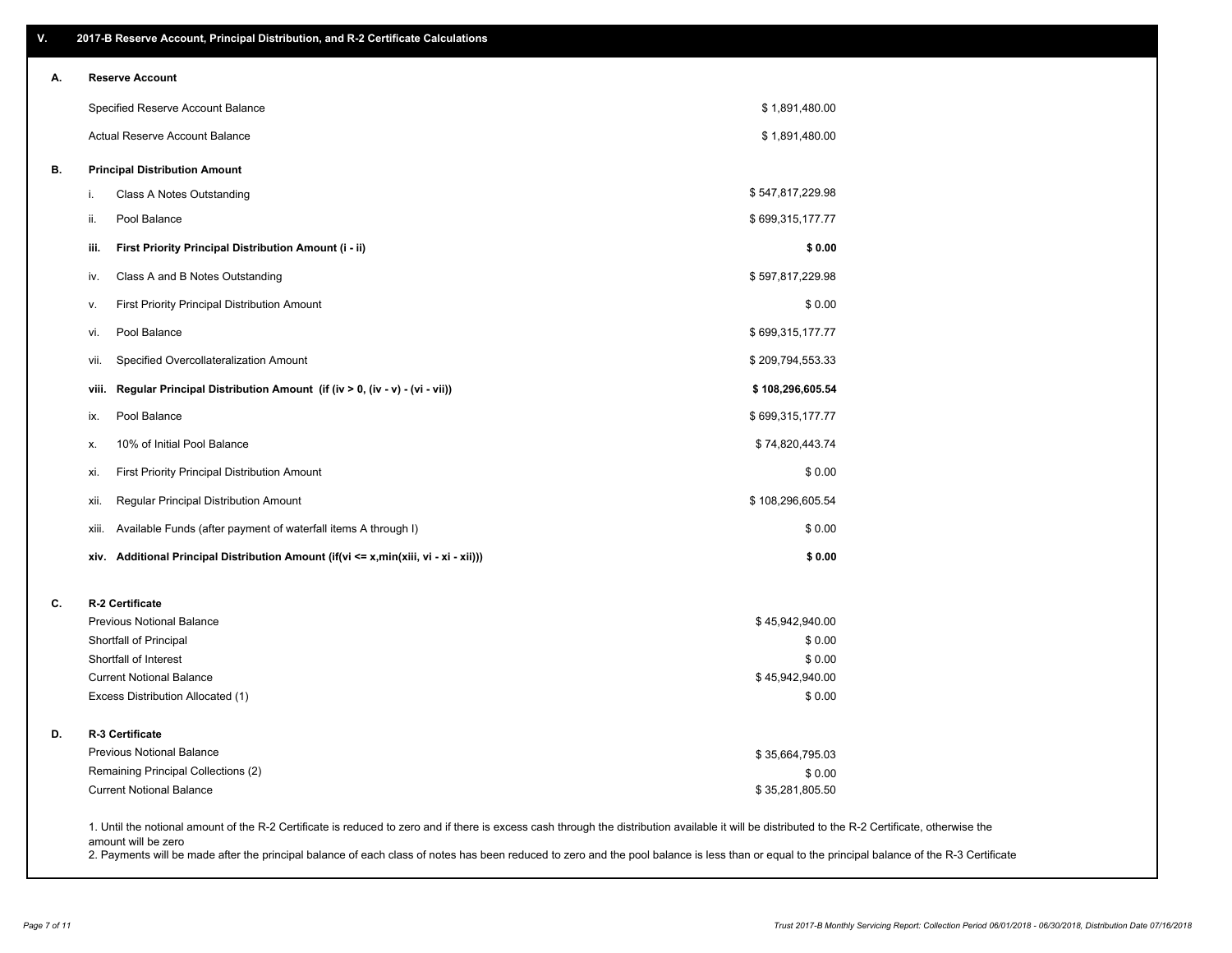|    |                                                         | Paid           | <b>Funds Balance</b> |
|----|---------------------------------------------------------|----------------|----------------------|
|    |                                                         |                |                      |
|    | <b>Total Available Funds</b>                            |                | \$10,812,497.25      |
| A  | <b>Trustee Fees</b>                                     | \$0.00         | \$10,812,497.25      |
| B  | <b>Servicing Fees</b>                                   | \$439,866.38   | \$10,372,630.87      |
| C  | i. Administration Fees                                  | \$8,333.00     | \$10,364,297.87      |
|    | ii. Unreimbursed Administrator Advances plus any Unpaid | \$0.00         | \$10,364,297.87      |
| D  | Class A Noteholders Interest Distribution Amount        | \$1,248,974.82 | \$9,115,323.05       |
| E  | <b>First Priority Principal Payment</b>                 | \$0.00         | \$9,115,323.05       |
| F. | Class B Noteholders Interest Distribution Amount        | \$145,833.33   | \$8,969,489.72       |
| G  | Reinstatement Reserve Account                           | \$0.00         | \$8,969,489.72       |
| H  | Regular Principal Distribution                          | \$8,969,489.72 | \$0.00               |
|    | <b>Carryover Servicing Fees</b>                         | \$0.00         | \$0.00               |
| J  | Additional Principal Distribution Amount                | \$0.00         | \$0.00               |
| K  | Unpaid Expenses of Trustee                              | \$0.00         | \$0.00               |
|    | Unpaid Expenses of Administrator                        | \$0.00         | \$0.00               |
| M  | i. Remaining Funds to the R-1 Certificateholder(s)      | \$0.00         | \$0.00               |
|    | ii. Remaining Funds to the R-2 Certificateholder(s)     | \$0.00         | \$0.00               |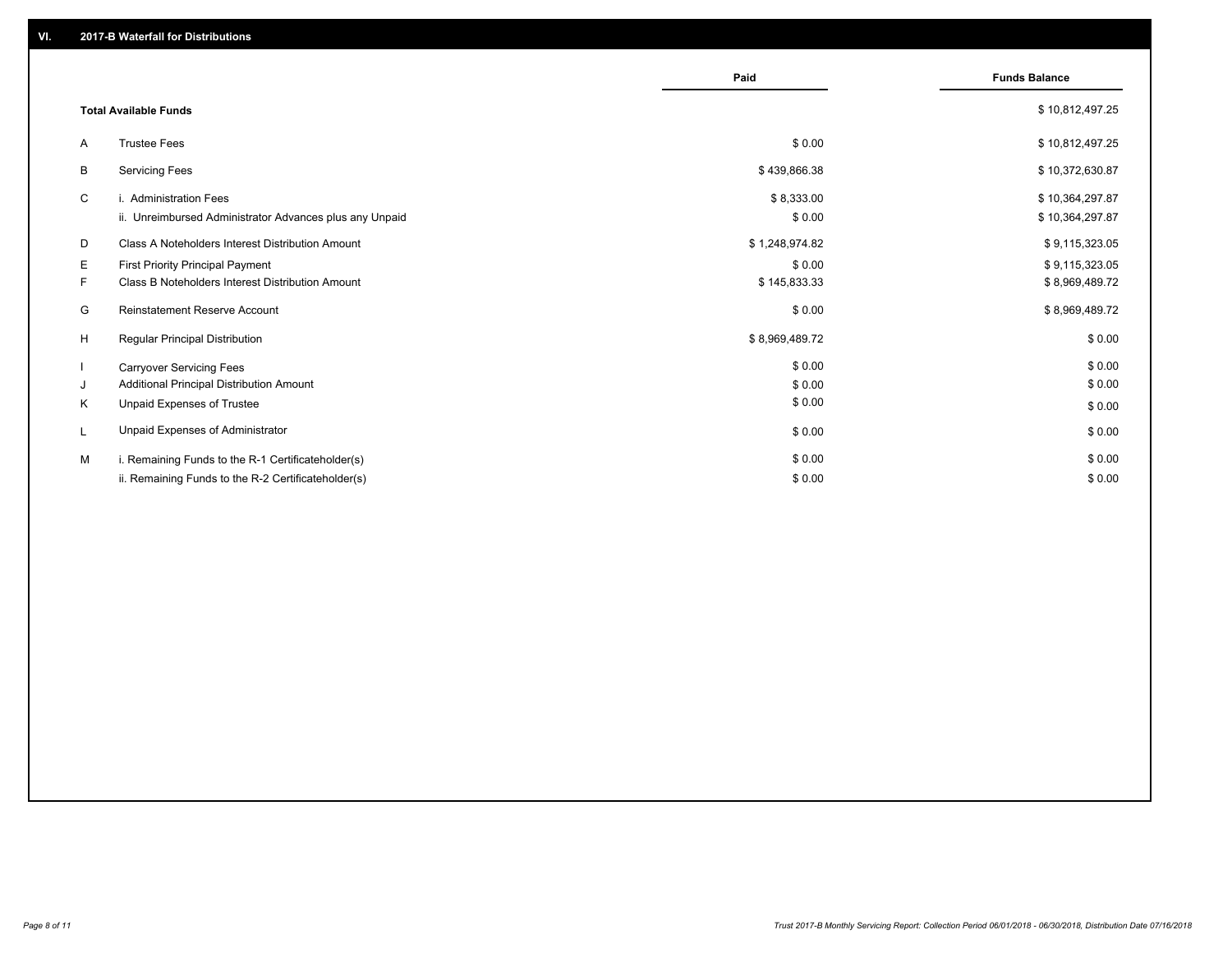| <b>Distribution Amounts</b>                                |                         |                         |                         |
|------------------------------------------------------------|-------------------------|-------------------------|-------------------------|
|                                                            | A1                      | A <sub>2</sub> A        | A <sub>2</sub> B        |
| Cusip/Isin                                                 | 83189DAA8               | 83189DAB6               | 83189DAC4               |
| <b>Beginning Balance</b>                                   | \$147,817,229.98        | \$268,000,000.00        | \$132,000,000.00        |
| Index                                                      | <b>LIBOR</b>            | <b>FIXED</b>            | <b>LIBOR</b>            |
| Spread/Fixed Rate                                          | 0.27%                   | 2.82%                   | 0.75%                   |
| Record Date (Days Prior to Distribution)                   | 1 NEW YORK BUSINESS DAY | 1 NEW YORK BUSINESS DAY | 1 NEW YORK BUSINESS DAY |
| <b>Accrual Period Begin</b>                                | 6/15/2018               | 6/15/2018               | 6/15/2018               |
| <b>Accrual Period End</b>                                  | 7/16/2018               | 7/15/2018               | 7/16/2018               |
| Daycount Fraction                                          | 0.08611111              | 0.08333333              | 0.08611111              |
| Interest Rate*                                             | 2.34325%                | 2.82000%                | 2.82325%                |
| <b>Accrued Interest Factor</b>                             | 0.002017799             | 0.002350000             | 0.002431132             |
| <b>Current Interest Due</b>                                | \$298,265.40            | \$629,800.00            | \$320,909.42            |
| Interest Shortfall from Prior Period Plus Accrued Interest | $\mathsf{\$}$ -         | $S -$                   | $\mathsf{\$}$ -         |
| <b>Total Interest Due</b>                                  | \$298,265.40            | \$629,800.00            | \$320,909.42            |
| <b>Interest Paid</b>                                       | \$298,265.40            | \$629,800.00            | \$320,909.42            |
| <b>Interest Shortfall</b>                                  | $\mathsf{\$}$ -         | $\frac{2}{3}$ -         | $S -$                   |
| <b>Principal Paid</b>                                      | \$8,969,489.72          | $S -$                   | $\mathsf{\$}$ -         |
| <b>Ending Principal Balance</b>                            | \$138,847,740.26        | \$268,000,000.00        | \$132,000,000.00        |
| Paydown Factor                                             | 0.039688008             | 0.000000000             | 0.000000000             |
| <b>Ending Balance Factor</b>                               | 0.614370532             | 1.000000000             | 1.000000000             |

\* Pay rates for Current Distribution. For the interest rates applicable to the next distribution date, please see https://www.salliemae.com/about/investors/data/SMBabrate.txt.

**VII. 2017-B Distributions**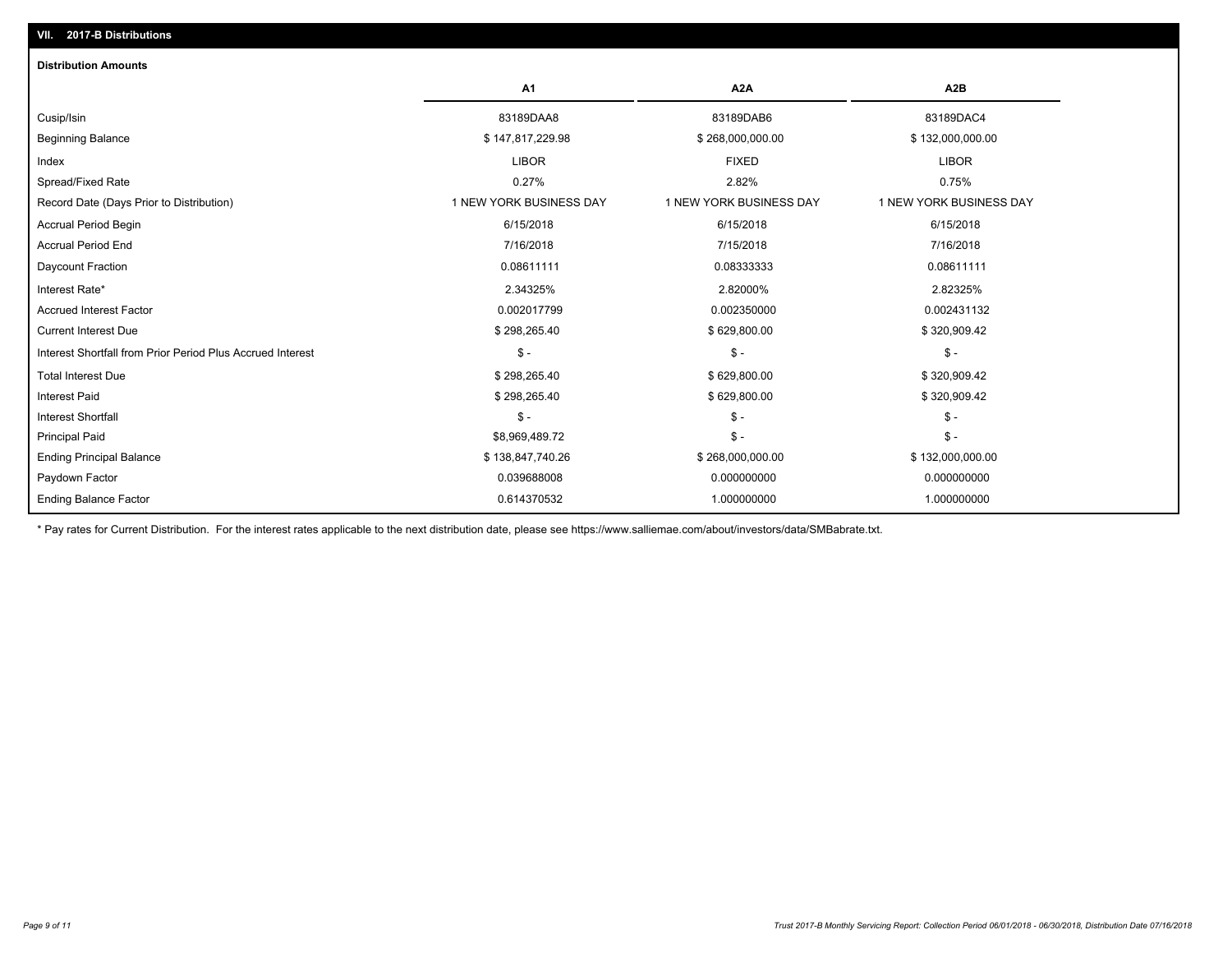| VII. 2017-B Distributions                                  |                         |
|------------------------------------------------------------|-------------------------|
| <b>Distribution Amounts</b>                                |                         |
|                                                            | в                       |
| Cusip/Isin                                                 | 83189DAD2               |
| <b>Beginning Balance</b>                                   | \$50,000,000.00         |
| Index                                                      | <b>FIXED</b>            |
| Spread/Fixed Rate                                          | 3.50%                   |
| Record Date (Days Prior to Distribution)                   | 1 NEW YORK BUSINESS DAY |
| Accrual Period Begin                                       | 6/15/2018               |
| <b>Accrual Period End</b>                                  | 7/15/2018               |
| Daycount Fraction                                          | 0.08333333              |
| Interest Rate*                                             | 3.50000%                |
| <b>Accrued Interest Factor</b>                             | 0.002916667             |
| <b>Current Interest Due</b>                                | \$145,833.33            |
| Interest Shortfall from Prior Period Plus Accrued Interest | $\mathsf{\$}$ -         |
| <b>Total Interest Due</b>                                  | \$145,833.33            |
| <b>Interest Paid</b>                                       | \$145,833.33            |
| <b>Interest Shortfall</b>                                  | $\mathbb{S}$ -          |
| Principal Paid                                             | $\mathbb S$ -           |
| <b>Ending Principal Balance</b>                            | \$50,000,000.00         |
| Paydown Factor                                             | 0.000000000             |
| Ending Balance Factor                                      | 1.000000000             |

\* Pay rates for Current Distribution. For the interest rates applicable to the next distribution date, please see https://www.salliemae.com/about/investors/data/SMBabrate.txt.